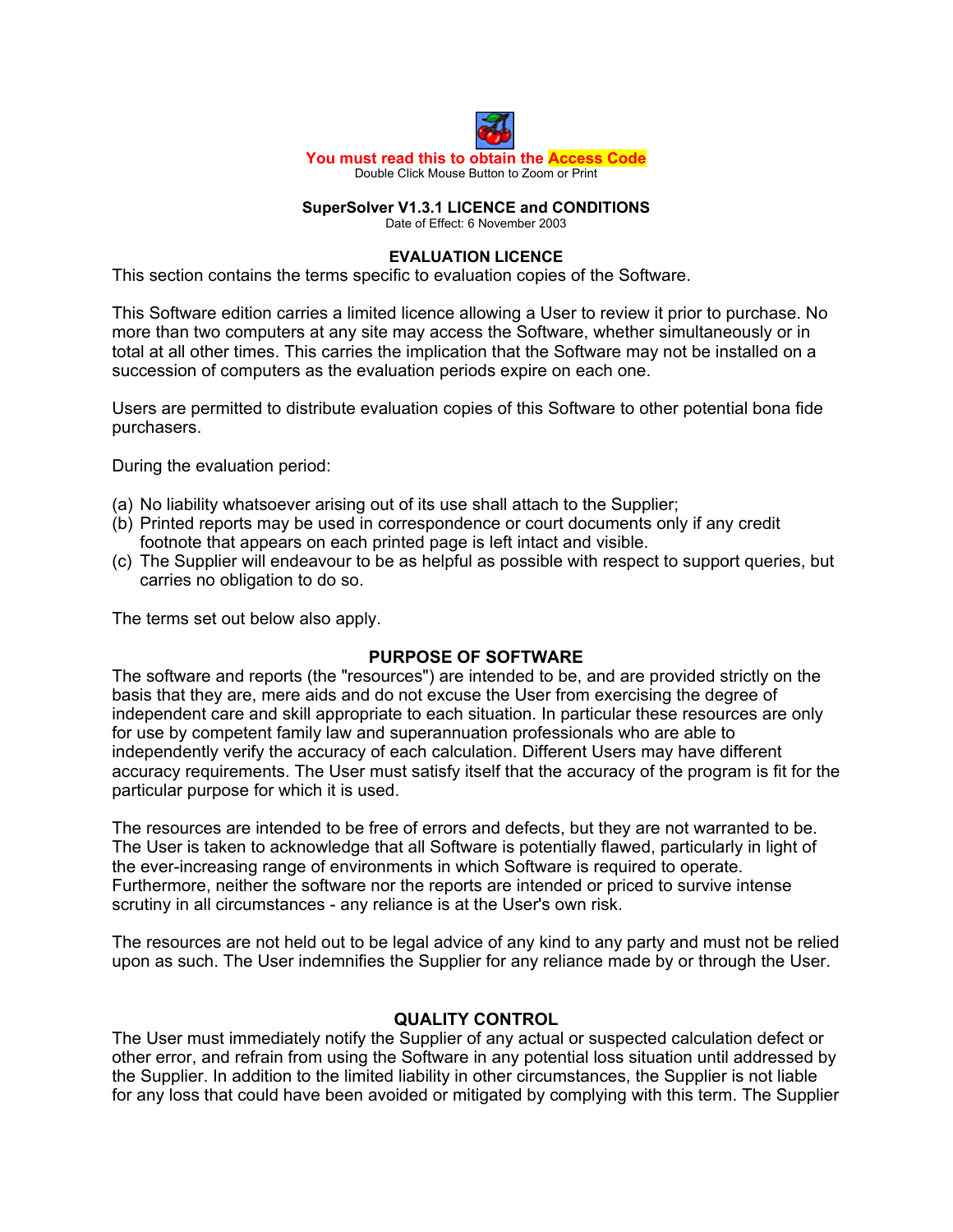will respond expeditiously to any defect notification.

The User must give the Supplier and keep up to date: (a) an e-mail contact address, and (b) at least one of the following: (i) facsimile number (ii) mail address. The User irrevocably authorises the Supplier to use those addresses for the purpose of notifying the User about program updates defects or bulletins.

If required by notice from the Supplier, the User must forthwith update its version(s) of the Software, but only if the Software is provided to the User for free download from the Internet. This term may be modified by the particular supply arrangement between the parties.

# **LIMITATION OF LIABILITY**

To the extent allowed by law the Suppliers' liability for any direct or indirect loss is limited at the Supplier's sole discretion:

(a) In connection with supplied goods to:

- (i) the replacement of the goods or the supply of equivalent goods;
- (ii) the repair of the goods;
- (iii) the payment of the cost of replacing the goods or of acquiring equivalent goods;
- (iv) the payment of the cost of having the goods repaired; or

(a) In connection with supplied services to:

- (i) the supplying of the services again; or
- (ii) the payment of the cost of having the services supplied again.

The Supplier and User each acknowledge that the Supplier provides this Software under licence from its own Licensors and that no representations have been made by, and no liability whatsoever attaches to, such Licensor's or their agents heirs and assigns.

### **AMENDMENT OF LICENCE**

The Supplier may amend the licence and conditions of use from time to time but may not unilaterally charge any fee unless expressly authorised. Notice of changes can be given to the e-mail address provided by the User above. Notice will be deemed to be sufficient if it merely refers the User to an Internet page containing the licence and conditions of use. If e-mail delivery is not successful after three attempts then notice will be deemed to occur one month after publication on the said Internet page.

The current wording is published at http://www.lawtech.com.au/ss/lic\_ev.pdf

### **SUPPORT**

Unless other arrangements have been entered into, the Software price has not allowed for significant direct support by the Supplier. Therefore, before contacting the Supplier for assistance, the User must follow the following procedure:

1. Consult the on-line help that is built into the Software. It can be accessed through the main menu or through the help speedbutton on the main toolbar. It can also be accessed directly by positioning the cursor on the item of interest and pressing F1.

2. Consult the manual if supplied, including the Table of Contents and Index.